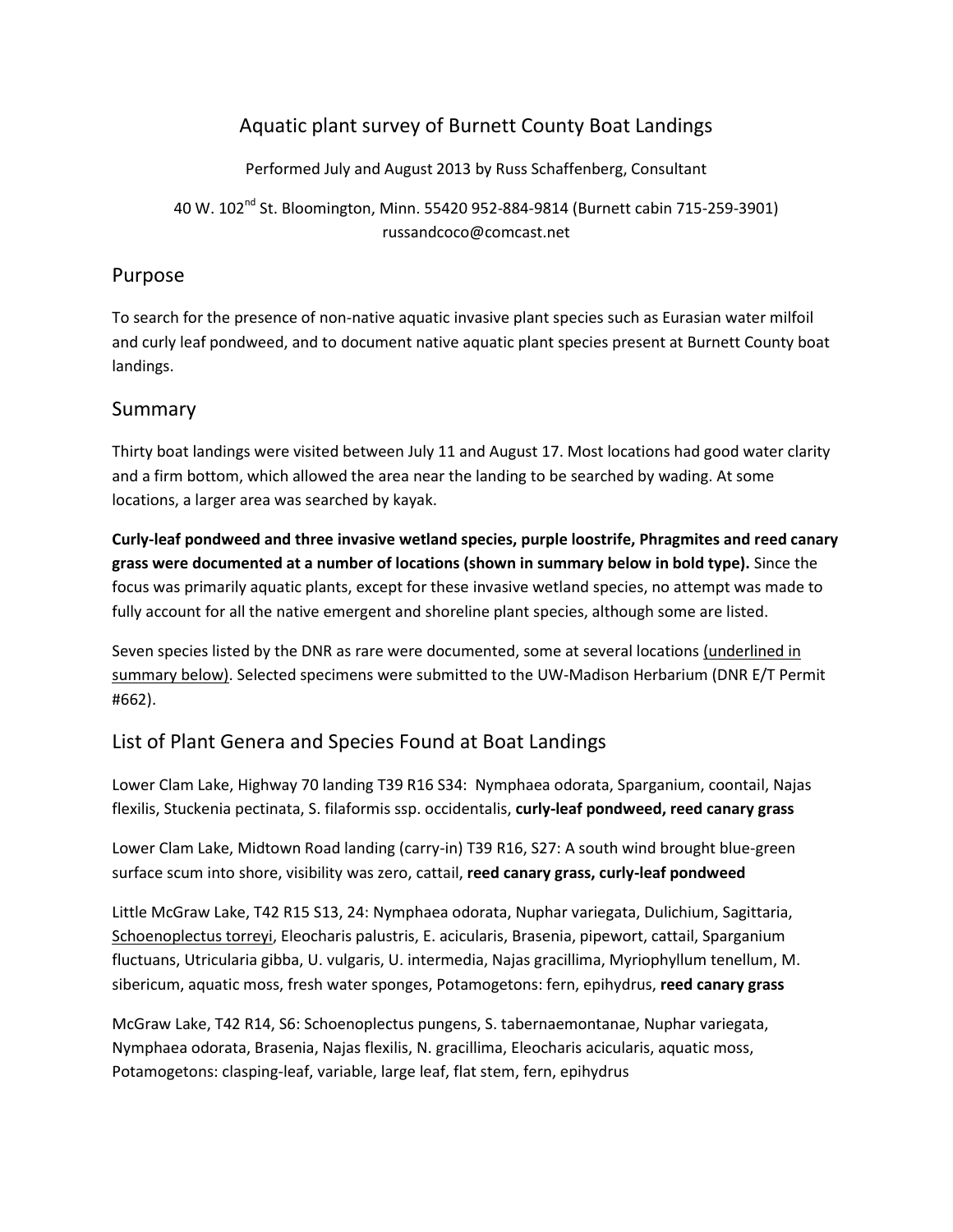Webb Creek dam on Webb Lake, end of Dam Road T41 R14 S9: cattail, Sparganium, Sagittaria, Pontederia, Dulichium, soft stem bulrush, Nymphaea odorata, coontail, Vallisnaria, Utricularia vulgaris, Nitella, sago pondweed, Potamogetons: long leaf, flat stem, Stuckenia pectinata, S. filaformis ssp. occidentalis, **reed canary grass**

Little Bear Lake, private beach and boat landing (Voyageur Village) on north side of lake T41 R14 S31: Nuphar variegata, Elodea Canadensis, Vallisnaria, Najas flexilis, Myriophyllum tenellum, M. sibericum, Chara, sago pondweed, Potamogetons: long leaf, pusillus ssp. tenuissimus, flat stem, clasping leaf, variable, alpinus, Illinoensis, white stem, large leaf, fern

Crooked Lake, park and boat landing SW side of lake, T38, R16, S8: Alisma subcordatum, soft stem bulrush, cattail, Brasenia, Sagittaria gramineus ssp. gramineus, Brasenia, Nymphaea odorata, Elatine mimina, Myriophyllum tenellum, Vallisnaria, Najas flexilis, Elodea nuttalii, Eleocharis acicularis, E. palustris, Potamogetons: flat stem, fern, large leaf, epihydrus, **reed canary grass**

Clear Lake, Hwy. 35 park and boat landing NE side of lake, T38 R16 S17: Nymphaea odorata, Schoenoplectus pungens, S. tabernaemontanae, cattail, Vallisnaria, Myriophyllum tenellum, Potamogetons: large leaf, fern, epihydrus, spirillus, pusillus ssp. tenuissimus, **reed canary grass**

Godfrey Lake, County park and boat ramp, west side of lake, T38 R16, S33: Cattail, Sagittaria, Nuphar variegata, Nymphaea odorata, Eleocharis palustris, Pontederia, Schoenoplectus tabernaemontanae, S. subterminalis, Brasenia, Ceratophyllum echinatum, Myriophyllum sibiricum, Utricularia gibba, U. intermedia, U. purpurea, Najas gracillima, Potamogetons: large leaf, variable, pusillus ssp. tenuissimus, vaseyii, pulcher, **reed canary grass**

East Elbow Lake, boat landing on Johnson Road, T38 R16, S31-32: Cattail, Pontederia, Sagittaria, Eleocharis palustris, Brasenia, Nymphaea odorata, Utricularia gibba, U. intermedia, U. vulgaris, Potamogetons: bicupulatus, pulcher, pusillus ssp. tenuissimus, epihydrus, **reed canary grass**

Middle McKenzie Lake, T40 R14 S13: Nymphaea odorata, Sagittaria, Chara, coontail, Myriophyllum sibericum, M. tenellum, Vallisnaria, Najas flexilis, Eleocharis acicularis, Heteranthera dubia, Ranunculus aquatilis var. diffusus, sago pondweed, Potamogetons: flat stem, clasping leaf, fern, variable, large leaf, alpinus, **reed canary grass**

Big McKenzie Lake, County Road E, just east of T40 R14 S24 (in Washburn County): cattail, Schoenoplectus pungens, sago pondweed, Vallisnaria, Najas flexilis, Myriophyllum sibericum, M. tenellum, coontail, Heteranthera dubia, Potamogetons: illinoensis, clasping leaf, white stem, alpinus, pusillus ssp. tenuissimus, large leaf, flat stem, variable, **curly leaf**

Dubois Lake, on Dubois Road, T40 R14 S34: Eleocharis palustris, Carex comosa, Schoenoplectus torreyi, Nymphaea odorata, Nuphar variegata, Sagittaria, Brasenia, Dulichium, Utricularia intermedia, U. vulgaris, U. minor, U. gibba, U. purpurea, Potamogeton gramineus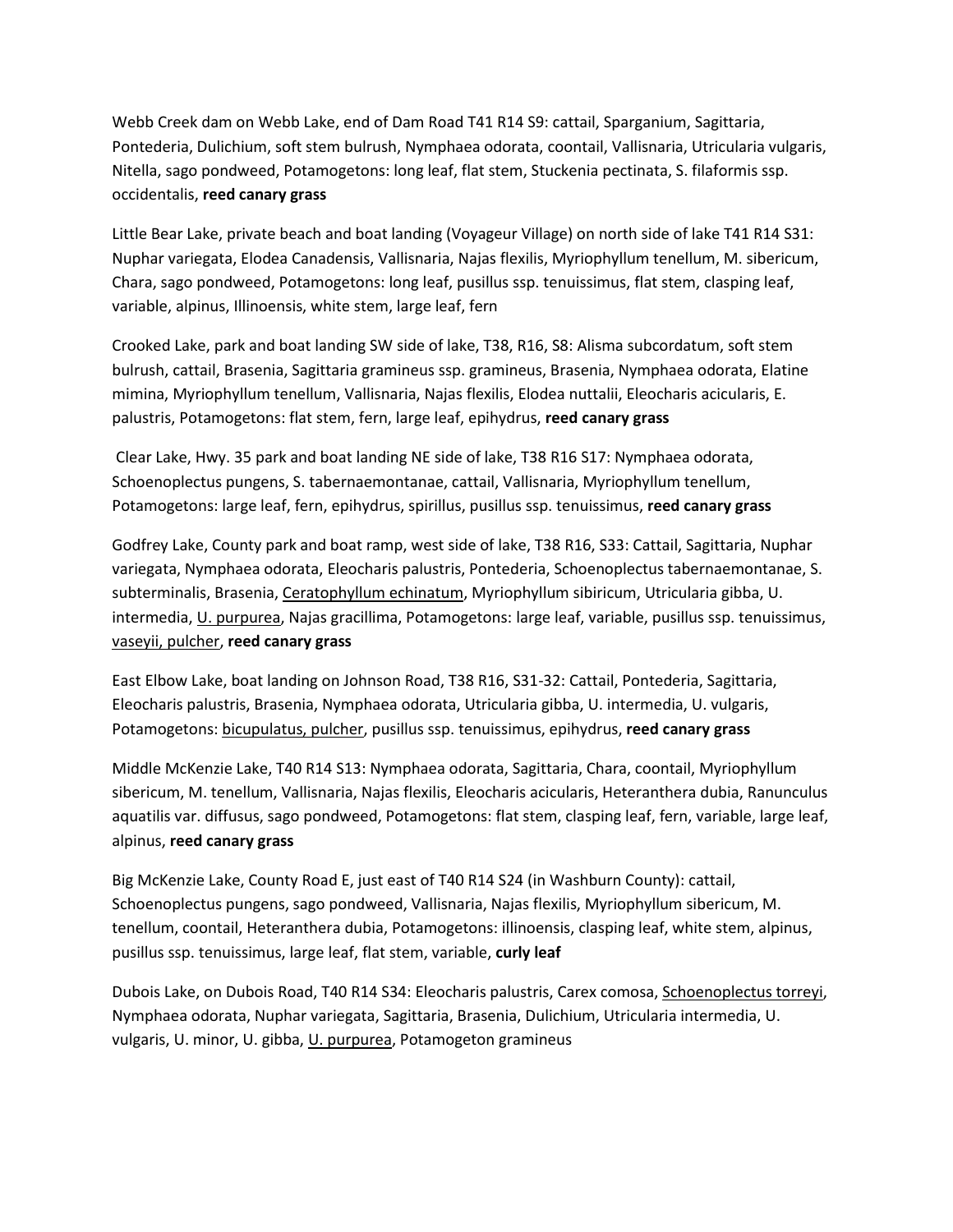Gaslyn Lake, County Road H landing, T39 R14 S4-5: cattail, soft stem bulrush, Pontederia, Sagittaria, Nuphar variegata, Myriophyllum sibiricum, Vallisnaria, Elodea Canadensis, Najas flexilis, Utricularia vulgaris, Potamogetons: large leaf, gramineus, **Phragmites**

Benoit Lake, Clearview Road, T39 R14 S10: Soft stem bulrush, cattail, Schoenoplectus pungens, Nymphaea odorata, Pontederia, Vallisnaria, Myriophyllum sibericum, Najas flexilis, Elodea Canadensis, coontail, Megalodonta beckii, Potamogetons: white stem, variable, **reed canary grass, purple loostrife**  (@creek outlet to Rice Lake)

Lipsett Lake, T39 R14 S13: cattail, wild rice, Nymphaea odorata, Nuphar variegata, Sagittaria, Vallisnaria, Ranunculus aquatilis var. diffusus, Myriophyllum sibiricum, sago pondweed, Chara, coontail, Najas flexilis, Heteranthera dubia, Potamogeton: clasping leaf, white stem, variable, flat stem, large leaf, **reed canary grass, Phragmites**

Rice Lake, T39 R14 S14-15: Cattail, Nymphaea odorata, Callitriche palustris, duckweed, Utricularia vulgaris, **Phragmites, purple loostrife, reed canary grass**

Spring Brook Springs, culvert under County Road EE, T37 R14 S4, 9: cattail, Potamogeton pusillus ssp. pusillus, **reed canary grass**

Bashaw Lake, T38 R14 S18, 19: Soft stem bulrush, cattail, Sagittaria, duckweed, Nuphar variegata, Nymphaea odorata, Vallisnaria, coontail, large leaf pondweed, **Phragmites, purple loostrife**

Pokegema Lake, Vesely Road on NE side, T38 R15 S10, 15: cattail, Nuphar variegata, Nymphaea odorata, Pontederia, Sagittaria, coontail, Myriophyllum sibiricum, Potamogetons: pusillus ssp. pusillus, epihydrus, nodosus, **curly leaf pondweed, purple loostrife**

Warner Lake, T38 R15 S4: cattail, Schoenoplectus pungens, Pontederia, Sagittaria, Brasenia, Vallisnaria, Myriophyllum tenellum, Najas flexilis, Potamogetons: large leaf, fern, Oakes', **reed canary grass, Phragmites**

Viola Lake, on Woodland Trail, T39 R15 S31: cattail, Schoenoplectus pungens, S. tabernaemontanae, Dulichium, Pontederia, Brasenia, Nymphaea variegata, Nuphar odorata, Myriophyllum tenellum, Elodea Canadensis, Eleocharis acicularis, Utricularia purpurea, Potamogetons: fern, spirillus, large leaf, epihydrus

Poquette Lake, Scenic View Lane, west side of lake, T38 R14 S3, 2: Sparganium, Nymphaea odorata, Vallisnaria, Eleocharis acicularis, Elodea Canadensis, Myriophyllum tenellum, Elatine minima, Potamogetons: fern, large leaf, spirillus, **purple loostrife, reed canary grass**

Big Sand Lake, Olsen Road, SW side of lake, T39 R15 S32: cattail, Sagittaria, Sparganium, Pontederia, Brasenia, Nymphaea odorata, Nuphar variegata, Najas flexilis, Vallisnaria, Elodea Canadensis, Eleocharis acicularis, Schoenoplectus subterminalis, Myriophyllum sibiricum, Heteranthera dubia, Potamogetons: flat stem, clasping leaf, fern, floating leaf, **reed canary grass**